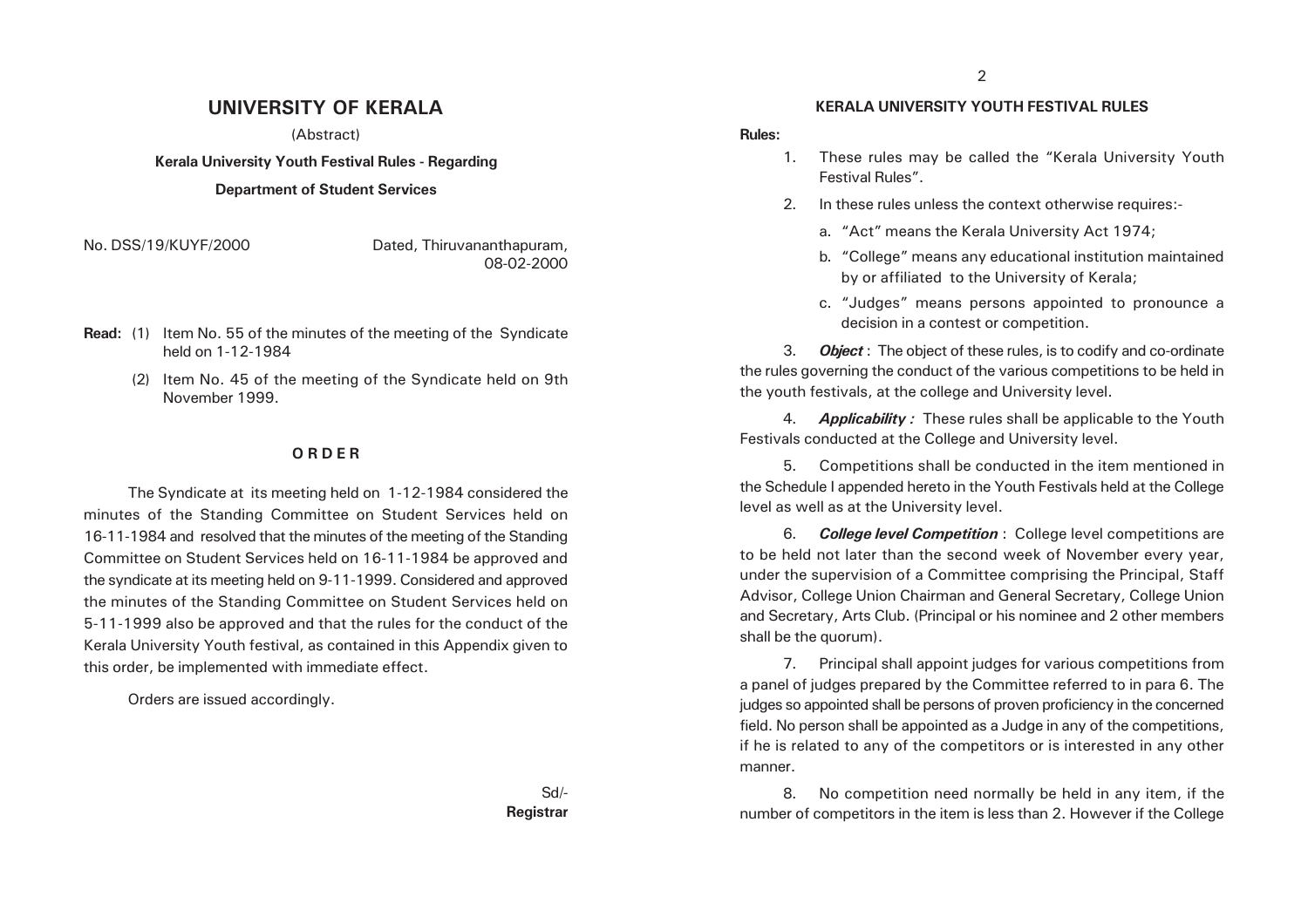level Committee is satisfied that the standard of performances is quite high the student may be presented for the University Youth Festival.

9. Normally a College may select one student for each item to represent the College in the University Youth Festival. However, it is left to the discretion, of the College level Committee constituted to supervise the conduct of the competitions, to sent one more student or a particular item in case they are satisfied with the competence of the second candidate. The Committee shall use this discretion very judiciously and see that this provision is not applied in the case of more than two items.

Amendment of Rule 9 of the University Youth Festival (Vide item No. 24 of the Syndicate held on 30-4-2002).

The Committee shall use this discretion very judiciously and see that this provision is not applied in the case of more than five items (instead of two items) and to approve the proposal to allow a participant to compete in maximum seven individual items instead of the present five.

10. The Committee referred to in para 6 shall function as the appellate body for the college level competition. Any complaint regarding the selection of the candidate for the University Youth Festival shall be referred to the Committee. The Committee shall be competent to take a final decision on the complaint.

11. The entry form duly signed by the Principal and Arts Club Secretary shall reach the General Secretary, Kerala University Union not later than 10th November.

#### **University Level Youth Festival**

- 12. a. The University level Youth Festival shall be held before the Christmas holidays every year.
	- b. The venue of the Youth Festival shall be fixed by the Kerala University Union.

13. The Syndicate shall constitute a steering-cum-appellate Committee, to supervise and control the conduct of the University Youth Festival. The Committee shall consist of the following members,

a. The Pro-Vice Chancellor (Chairman)

- b. Three members of the Syndicate nominated by the Vice-Chancellor of whom one shall be the student member in the Syndicate.
- c. Chairman and General Secretary of the Kerala University Union.
- d. Dean of Fine Arts.
- e. The Director of Student Services (Convener)

(The Chairman and 3 other members shall be the quorum) In the absence of the Pro-Vice-Chancellor the student member of the Syndicate shall be the Chairman.

The steering-cum-appellate Committees shall have the power to consider any complaint received in writing from the candidate regarding the conduct of the Youth Festival and it shall have power to call for any record, it finds relevant and connected with the conduct of the Youth Festival.

15. Any complaint in writing shall be submitted to the convener, appellate Committee within an hour of the announcement of result. The appellate Committee shall be competent to take a final decision in the matter.

16. Complaint regarding the marks awarded by the judges shall not be entertained by the appellate committee.

17. The steering-cum-appellate Committee shall be competent to disqualify any participant or team for gross misbehavior or violation of rules.

18. Separate panel of judges shall be prepared by the steering Committee for different items of competitions and the University Union shall invite judge only from those panels. The judge so appointed shall be persons of proven proficiency in the concerned field. No person shall be appointed as a judge in any of the competitions, if he is related to any of the competitors or is interested in any other manner.

19. In case judges from the panel prepared by the Committee are not available, the Union may invite judges outside the panel with the prior sanction of the Pro-Vice-Chancellor.

20. The First, Second and Third prizes for different items shall be awarded on the basis of the following formula.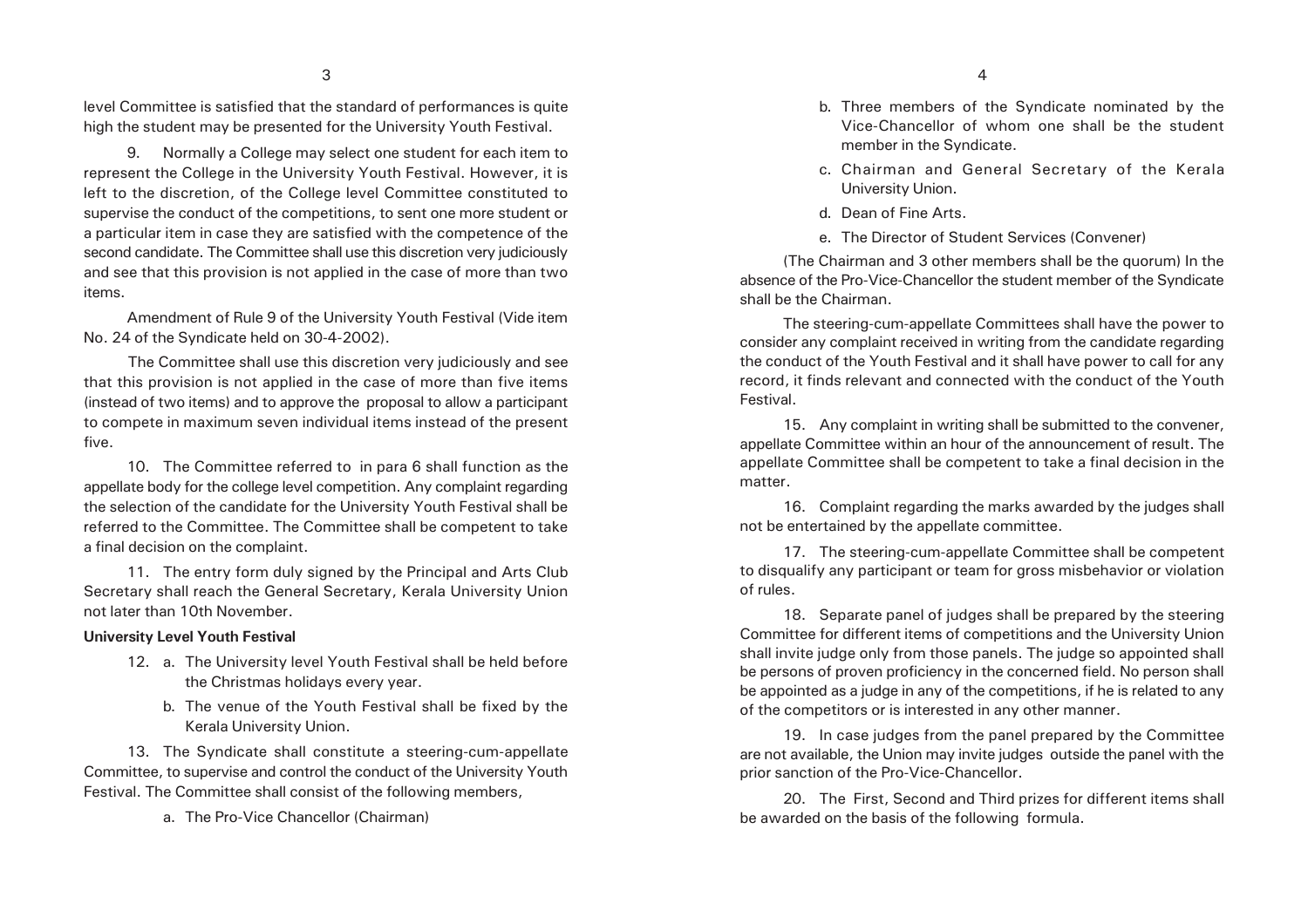The average marks awarded by the 3 judges shall be the norm for the award of first, second and third prizes, Generally the variation of the mark awarded by different judges shall not be greater than 20% If (of the three marks awarded by the three judges) the difference between the highest and the lowest marks awarded exceeds 20% the highest or the lowest as the case may be shall not be considered, instead the average of the two marks, the difference between which does not exceed 20% shall be taken.

But in case the difference between the marks awarded by three different judges is greater than 20% the two marks with the minimum difference (though more than 20%) shall be taken as the basis, and the average of the two marks taken.

21. There shall be an individual champion among boys and another among girls decided on the basis of the total points scored by the individuals. In case of a tie, the actual percentage of the marks scored by the competitors shall be taken as the basis.

If there is a tie even after applying the above norm, the championship shall be decided by lot.

22. The team championship shall be decided on the basis of the total points scored by the college.

23. For all items, except group items, the points for the various placings shall be as follows:

|              | Place | 5 Points |
|--------------|-------|----------|
| $\mathbf{H}$ | Place | 3 Points |
| Ш            | Place | 1 Point  |

24. For group items the points for the different placings shall be as follows:

|    | Place     |   | 10 Points |
|----|-----------|---|-----------|
| н. | Place     |   | 6 Points  |
|    | III Place | t | 2 Points  |

25. Points scored in group items shall not be taken into account for deciding individual championships.

26. There shall be no overwriting in the scoring sheets presented by the judges. Corrections, if any, shall be fully signed by the concerned judge. After the events, the judges shall present the scoring sheets to the stage managers appointed by the steering-cum-appellate committee for tabulating the marks awarded and announcing the result.

27. The scoring sheets, tabulation sheets and other relevant papers pertaining to an item shall be kept in sealed covers as soon as the result of a particular item is announced and kept under the safe custody of the Director of Student services. The sealed cover will be opened only in the presence of the appellate committee.

28. In addition to the participants, each college can send two staff members and Secretary, Arts Club along with the contingent.

29. The actual travelling and food expenses for the contingent shall be met out of the college union fund.

30. Stage and stage equipments shall be provided by the festival committee. But make-up, accompaniments etc. are to be arranged by the participating team themselves.

31. The steering committee is competent to make any change in the date of University Youth Festival.

32. **Amendments** The Syndicate shall be competent to make any amendments to the rules.

\*33 The University Departments at Thiruvananthapuram and Kariavattom will be treated as a single unit for participation in the University Youth Festival.

\*As per decision of the Syndicate on 20th & 28th March, 1989. (Items No. 52)

\*34. The following items are included as per the decision of the Syndicate held on 9th November 1999 vide item No. 45, and decision of Syndicate held on 30-1-2010, item No. 76.

1. Tabala, 2. Veena, 3. Ganamela, 4. Vrindavadyam, 5. Margamkali,

6. Elocution - Hindi, 7. Recitation - English, Hindi 8. Guitar

Items Separated; 1. Kathakali, 2. Ottamthullal, 3. Mimicry, 4. Mono Act (Male & Female).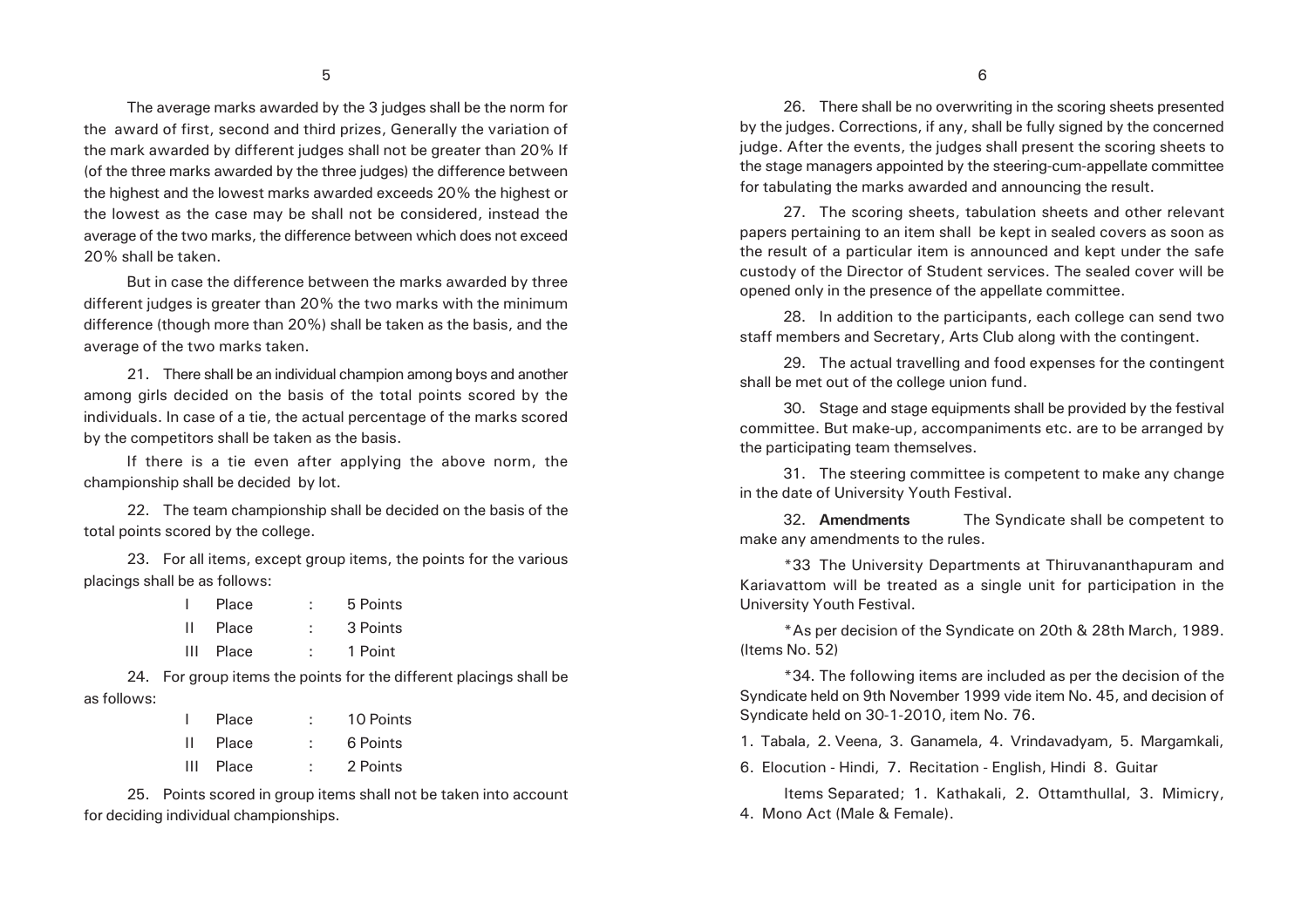| 7                                                           |           |                                                           |                          |                |                            |        |              | 8                                  |  |            |
|-------------------------------------------------------------|-----------|-----------------------------------------------------------|--------------------------|----------------|----------------------------|--------|--------------|------------------------------------|--|------------|
| <b>SCHEDULE I</b>                                           |           |                                                           |                          |                | Kathakali                  |        |              |                                    |  | 15 Minutes |
|                                                             |           | Competitions will be held in the following Items Adhering |                          |                |                            | 25. A. |              | Male                               |  |            |
|                                                             |           | to the Time                                               |                          |                |                            | 26. B. |              | Female                             |  |            |
|                                                             |           | <b>Section I Music</b>                                    |                          |                | 27.                        |        | Mohiniyattam |                                    |  | 15 Minutes |
| <b>Light Music</b><br>5 Minutes<br>$\overline{\phantom{a}}$ |           |                                                           |                          |                |                            |        | Ottamthullal |                                    |  | 10 Minutes |
| 1.                                                          | Α.        | Male                                                      |                          |                |                            | 28. A. |              | Male                               |  |            |
| 2.                                                          | <b>B.</b> | Female                                                    |                          |                |                            | 29. B. |              | Female                             |  |            |
| <b>Classical Music</b>                                      |           |                                                           |                          | 10 Minutes     |                            |        |              | 30. Group Dance                    |  | 10 Minutes |
| 3.                                                          | Α.        | Male                                                      |                          |                |                            |        |              | 31. Thiruvathira                   |  | 10 Minutes |
| 4.                                                          | <b>B.</b> | Female                                                    |                          |                |                            |        | 32. Oppana   |                                    |  | 10 Minutes |
| <b>Stringed Instrument</b>                                  |           |                                                           |                          | 10 Minutes     |                            |        |              |                                    |  |            |
| 5.                                                          | Α.        | Veena                                                     | $\sim$                   | 10 Minutes     |                            |        |              | 33. Margamkali                     |  | 10 Minutes |
| 6.                                                          | <b>B.</b> | Eastern Style                                             | $\overline{\phantom{a}}$ | 10 Minutes     |                            |        |              | <b>Section III Literary Events</b> |  |            |
| 7.                                                          | C.        | Western Style                                             | $\overline{\phantom{a}}$ | 10 Minutes     |                            |        |              | 34. Debate - English               |  |            |
| 8.                                                          | D.        | Guitar                                                    |                          | 10 Minutes     |                            |        |              | 1.                                 |  |            |
| Wind Instrument                                             |           |                                                           |                          | 10 Minutes     |                            |        |              | 2.                                 |  |            |
| 9.                                                          | Α.        | Eastern Style                                             |                          |                |                            |        |              | 35. Debate - Malayalam             |  |            |
| 10. B.                                                      |           | Western Style                                             |                          |                |                            |        |              |                                    |  |            |
| <b>Percussion Instrument</b>                                |           |                                                           |                          | 10 Minutes     |                            |        |              | 1.                                 |  |            |
|                                                             | 11. A.    | Tabala                                                    |                          |                |                            |        |              | 2.                                 |  |            |
|                                                             | 12. B.    | Eastern Style                                             |                          |                |                            |        |              | 36. Debate - Hindi                 |  |            |
|                                                             | 13. C.    | Western Style                                             |                          |                |                            |        |              | 1.                                 |  |            |
|                                                             |           | 14. Western Vocal Solo                                    |                          | 3 to 6 Minutes |                            |        |              | 2.                                 |  |            |
|                                                             |           | 15. Group Song                                            | $\overline{\phantom{a}}$ | 10 Minutes     | Elocution                  |        |              |                                    |  | 5 Minutes  |
|                                                             |           | 16. Western Vocal Group                                   | $\overline{\phantom{a}}$ | 10 Minutes     |                            | 37. A. |              | Malayalam                          |  |            |
|                                                             |           | 17. Ganamela                                              |                          | 10 Minutes     |                            | 38. B. |              | English                            |  |            |
|                                                             |           | 18. Vrindavadhyam                                         | $\blacksquare$           | 10 Minutes     |                            | 39. C. |              | Hindi                              |  |            |
|                                                             |           |                                                           |                          |                | Recitation                 |        |              |                                    |  | 5 Minutes  |
|                                                             |           | <b>Section II Dance</b>                                   |                          |                |                            | 40. A. |              | Malayalam                          |  |            |
| Bharathanatyam                                              |           |                                                           |                          | 15 Minutes     |                            | 41. B. |              | English                            |  |            |
|                                                             | 19. A.    | Male                                                      |                          |                |                            | 42. C. |              | Hindi                              |  |            |
| 20. B.                                                      |           | Female                                                    |                          |                |                            |        |              |                                    |  |            |
|                                                             |           | Other forms of Classical Dance                            | $\overline{\phantom{a}}$ | 15 Minutes     | <b>Essay Writing</b>       |        |              |                                    |  | 1 Hour     |
|                                                             | 21. A.    | Male                                                      |                          |                |                            | 43. A. |              | Malayalam                          |  |            |
| 22. B.                                                      |           | Female                                                    |                          |                | <b>Short Story Writing</b> |        |              |                                    |  | 1 Hour     |
| <b>Folk Dance</b>                                           |           |                                                           |                          | 10 Minutes     |                            | 44. A. |              | Malayalam                          |  |            |
|                                                             | 23. A.    | Male                                                      |                          |                |                            | 45.    | <b>B.</b>    | English                            |  |            |
| 24. B.                                                      |           | Female                                                    |                          |                |                            | 46. C. |              | Hindi                              |  |            |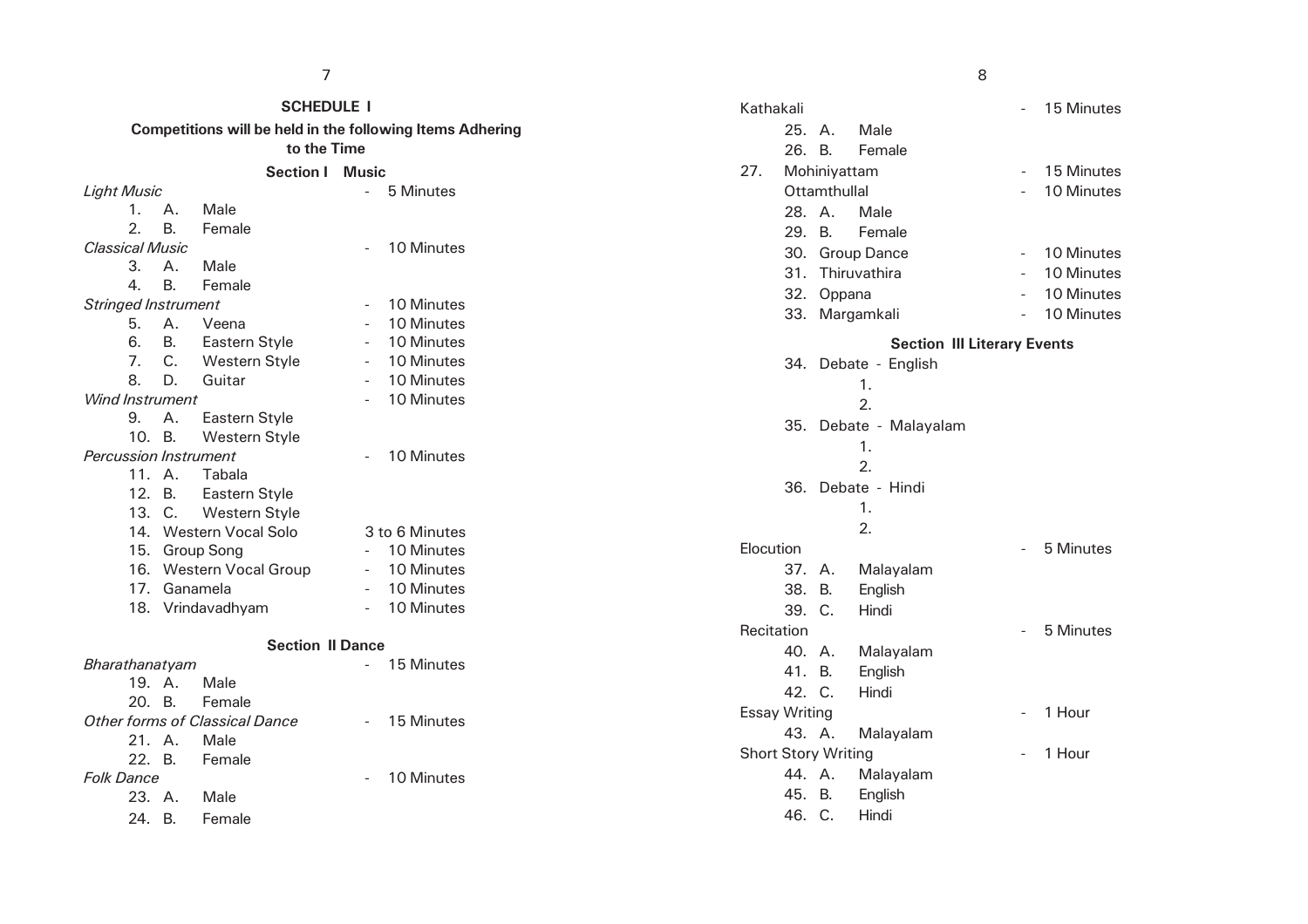| ۰.<br>×       |
|---------------|
| ۰.<br>v<br>v. |

|                                     |                 |                            | 9                        |                                                               |     | 10                                                      |
|-------------------------------------|-----------------|----------------------------|--------------------------|---------------------------------------------------------------|-----|---------------------------------------------------------|
| <b>Poetry Writing</b>               |                 |                            | $\sim$                   | 1 Hour                                                        |     | <b>Stringed Instrument</b>                              |
|                                     | 47. A.          | Malayalam                  |                          |                                                               | 5.  | A. Veena                                                |
|                                     |                 | 48. Aksharaslokam          | $\sim$                   | Time shall be fixed by the                                    |     | b.<br>$a.$ mog <sub>o</sub><br>രാഗഭാവം                  |
|                                     |                 |                            |                          | judges                                                        |     | d. വില്ലിടുന്നത്<br>മീട്ട്<br>е.                        |
|                                     |                 | 49. Kathaprasangam         | $\overline{\phantom{a}}$ | 20 Minutes                                                    | 6.  | <b>B.</b> Eastern Style                                 |
| 50.                                 | Quiz            |                            |                          | Time shall be fixed by the                                    |     | a. ശ്രുതി<br>b.<br>ലയം                                  |
|                                     |                 |                            |                          | judges                                                        | 7.  | C. Western Style                                        |
| <b>Section IV Theatre Events</b>    |                 |                            |                          | a. ശ്രുതി<br>$b.$ en $\omega$                                 |     |                                                         |
| Mono Act                            |                 |                            |                          | 5 Minutes                                                     | 8.  | D. Guitar                                               |
|                                     | 51. A.          | Male                       |                          |                                                               |     | a. ശ്രുതി<br>$b.$ en $\omega_0$                         |
|                                     | 52. B.          | Female                     |                          |                                                               |     | Approved by Syndicate held                              |
| <b>Mimicry</b>                      |                 |                            | $\overline{\phantom{a}}$ | 5 Minutes                                                     | 9.  | A. Wind Instrument Eastern                              |
|                                     | 53. A.          | Male                       |                          |                                                               |     | $b.$ ഭാവ<br>a. enco                                     |
| 54.                                 | B.              | Female                     |                          |                                                               |     |                                                         |
|                                     | 55. Fancy Dress |                            | $\overline{\phantom{a}}$ | 3 Minutes                                                     | 10. | <b>B.</b> Wind Instrument Western<br>b <sub>1</sub>     |
|                                     | 56. Mime        |                            |                          | 5 Minutes                                                     |     | $a.$ $g$ $0$ $o$<br>ലയം<br><b>Percussion Instrument</b> |
|                                     | 57. Skit        |                            |                          | 10 Minutes                                                    |     |                                                         |
|                                     |                 | <b>Section V Fine Arts</b> |                          |                                                               | 11. | A. Tabala                                               |
|                                     | 58. Painting    |                            |                          | 2 hours                                                       |     | a. അംഗുലി പ്രയോഗം b. നാദ                                |
|                                     | 59. Sculpture   |                            |                          | 3 hours                                                       | 12. | <b>B.</b> Eastern Style<br>a. mogo<br>b.<br>കാല         |
|                                     | 60. Applied Art |                            | $\overline{\phantom{a}}$ | 3 hours                                                       | 13. | C. Western Style                                        |
|                                     | 61. Cartooning  |                            | $\sim$                   | 2 hours                                                       |     | b.<br>$a.$ mog <sub>o</sub><br>കാല                      |
|                                     | 62. Rangoli     |                            | $\sim$                   | $2\frac{1}{2}$ hours                                          | 14. | <b>Western Vocal Solo</b>                               |
| 63. Collage<br>$2\frac{1}{2}$ hours |                 |                            |                          | Number of accompanist<br>a.<br>Duration of the song sha<br>b. |     |                                                         |
|                                     |                 |                            | <b>Schedule II</b>       |                                                               |     | Language of the cong ck                                 |

## **Main Aspects to be considered in Judging Items for College Level Competitions and University Youth Festival**

## **Section I Music**

| <b>Light Music</b> |  |           |             |
|--------------------|--|-----------|-------------|
| $1 & 2$ . a. soglo |  | $b.$ 2100 | C. ഉച്ചാരണം |

# *Classical Music*

3 & 4. a. താളം b. മനോധർമ്മം c. ഭാവം

| <b>Stringed Instrument</b> |                      |                                                                                                                                                                                                                                                                                                         |          |        |             |    |          |                       |                                |  |
|----------------------------|----------------------|---------------------------------------------------------------------------------------------------------------------------------------------------------------------------------------------------------------------------------------------------------------------------------------------------------|----------|--------|-------------|----|----------|-----------------------|--------------------------------|--|
| 5.                         |                      | A. Veena                                                                                                                                                                                                                                                                                                |          |        |             |    |          |                       |                                |  |
|                            | a.<br>d.             | 0.003 <sub>o</sub><br>വില്ലിടുന്നത്                                                                                                                                                                                                                                                                     | b.<br>е. | മീട്ട് | രാഗഭാവം     | f. | C. 00030 |                       | Pick-up ഉപയോഗിക്കുവാൻ പാടില്ല. |  |
| 6.                         | a.                   | <b>B.</b> Eastern Style<br>ശ്രുതി                                                                                                                                                                                                                                                                       |          | b.     | ലയം         |    |          | C. 60010              |                                |  |
| 7.                         | a.                   | C. Western Style<br>ശ്രുതി                                                                                                                                                                                                                                                                              |          | b.     | ലയം         |    |          | C. 60010              |                                |  |
| 8.                         | D.<br>a.             | Guitar<br>ശ്രുതി<br>Approved by Syndicate held on 30-1-2010 item No. 76                                                                                                                                                                                                                                 |          | b.     | ലയം         |    |          | $C.$ $$00$            |                                |  |
| 9.                         | a.                   | A. Wind Instrument Eastern Style<br>ലയം                                                                                                                                                                                                                                                                 |          | b.     | \$000       |    |          | C. മനോധർമ്മം          |                                |  |
| 10.                        | В.<br>a.             | <b>Wind Instrument Western Style</b><br>ഭാവം<br>Percussion Instrument                                                                                                                                                                                                                                   |          | b.     | ലയം         |    |          | C. മനോധർ <u>മ</u> ്മം |                                |  |
| 11.                        | a.                   | A. Tabala<br>അംഗുലി പ്രയോഗം b.                                                                                                                                                                                                                                                                          |          |        | നാദം        |    |          | C. ലയം                |                                |  |
| 12.                        | a.                   | B. Eastern Style<br>നാദം                                                                                                                                                                                                                                                                                |          | b.     | കാല(പ്രമാണം |    |          | C. മനോധർമ്മം          |                                |  |
| 13.                        | a.                   | C. Western Style<br>നാദം                                                                                                                                                                                                                                                                                |          | b.     | കാല(പ്രമാണം |    |          | C. മനോധർമ്മം          |                                |  |
| 14.                        | a.<br>b.<br>c.<br>d. | Western Vocal Solo<br>Number of accompanist should not be more than two.<br>Duration of the song shall be between three to six minutes.<br>Language of the song shall only be in English.<br>Judgement will be made on the qualities like composition,<br>rhythm, co-ordination and general impression. |          |        |             |    |          |                       |                                |  |
| 15.                        | a.                   | Group Song<br>ശ്രുതി                                                                                                                                                                                                                                                                                    | b.       | താളം   |             | c. | ലയം      | d.                    | സ്വരചേർച്ച                     |  |
| 16.                        | a.                   | <b>Western Vocal Group</b><br>Maximum number of singers in a group can be six.                                                                                                                                                                                                                          |          |        |             |    |          |                       |                                |  |
|                            | b.                   | Maximum number of accompanists playing instruments shall<br>be three.                                                                                                                                                                                                                                   |          |        |             |    |          |                       |                                |  |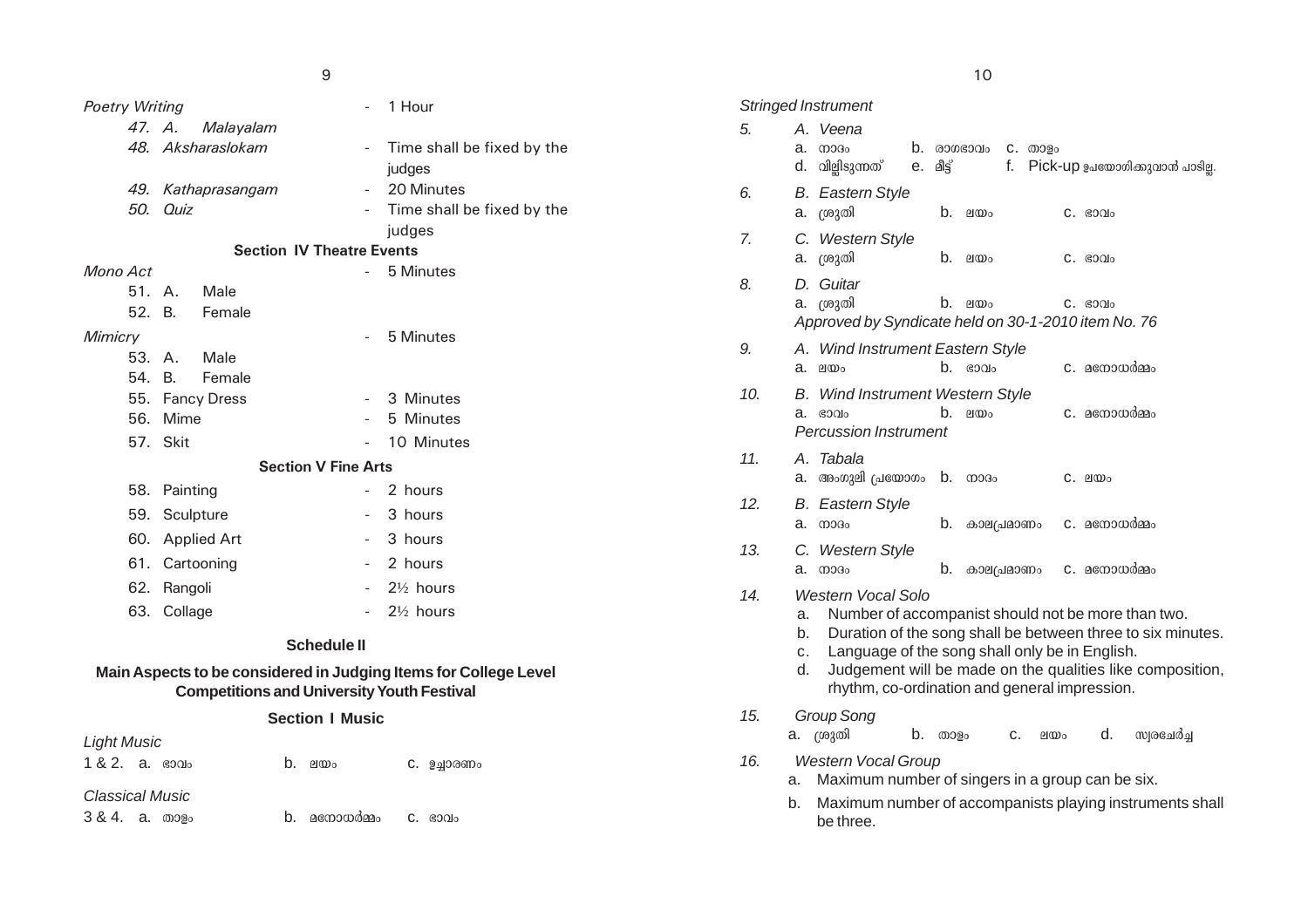- c. Group song should be taken from English language.
- d. Maximum time allotted for group song is 10 minutes, which does not include setting time.
- e. The setting time for a group shall not exceed four minutes.
- f. Judging of this item will be on the basis of quality of singing only and not on make up, costumes and action of the team.

#### *17. Ganamela*

പരമാവധി സമയം 10 മിനിറ്റ്. ഒരു ടീമിൽ പരമാവധി ഏഴുപേർ വരെ ആകാം.

- a. ∩ാദോപകരണങ്ങൾ വായിക്കുന്നത്° മത്സരത്തിൽ പങ്കെടുക്കുന്നവർ തന്നെ ആയിരിക്കണം.
- $b.$  സിനിമാഗാനങ്ങൾ പാടില.
- $c.$  ഗാനങ്ങൾ കഴിവതും വിദ്യര്ത്ഥികൾ രചിച്ച് സംഗീതം നൽകിയവയായിരിക്ക ണം.
- $d.$  എല്ലാ സംഗീത ഉപകരണങ്ങളും 'മാന്വൽപ്ളേ' ആയിരിക്കണം.
	- 1. (ശുതി 2. താളം 3. വിവിധഗായകരും വാദ്യങ്ങളും തമ്മിലുള്ളചേർച്ച.
- *18. Vrindavadhyam*

പരമാവധി ഏഴുപേർ വരെ ആകാം പരമാവധി സമയം പത്തു മിനിറ്റ്. പാശ്ചാത്യ പൗരസ്ത്യ രീതിയിലുളള വാദ്യോപകരണങ്ങൾ മത്സരത്തിൽ പങ്കെടുക്കു

## ന്നവർക്കുമാത്രം ഉപയോഗിക്കാം.

a.  $\omega$ a.  $\omega$  b.  $\omega$ a e. c. ebalo d.  $\omega$ a e. el $\omega$ o

# **Section II DANCE**

#### *19. & 20. Bharathanatyam*

#### *21. & 22. Other forms of Classical Dances*

| a. അംഖ്   | е. | മെയ്വഴക്കം       |
|-----------|----|------------------|
| b. താളം   |    | 1. ആഹാര്യരോഭ     |
| C. Q2(3)  | α. | ചുവട് വെയ്പ്     |
| d. അഭിനയം |    | h. സാങ്കേതികത്വം |

## *23. & 24. Folk Dance*

| a. വേഷത്തിന്റെ അനുയോജ്യത d. അംഗചലനം |                |
|-------------------------------------|----------------|
| $b.$ താളം                           | e. ചുവടുവെയ്പ് |
| C. ഭാവപ്രകടനം                       | f. അവതരണം      |

#### 11  $\hspace{1.5cm}$  12

|     |    | 25, & 26, Kathakali |    |               |
|-----|----|---------------------|----|---------------|
|     | a. | ഭാവാഭിനയം           | е. | മെയ്വഴക്കം    |
|     | b. | താളം                | f. | മനോധർമ്മം     |
|     | c. | മുദ്ര               | g. | ആഹാര്യശോഭ     |
|     | d. | കലാംശം              | h. | സാങ്കേതികത്വം |
|     |    |                     | İ. | വേഷപകർച്ച     |
| 27. |    | Mohiniyattom        |    |               |
|     | a. | അടവ്                | е. | മെയ്വഴക്കം    |
|     | b. | താളം                | f. | ആഹാര്യശോഭ     |
|     | c. | Q2G                 | g. | ചുവട് വെയ്പ്  |

- d. A`n\bw h. kmt¶-Xn-IXzw
- *28. & 29. Ottanthullal*

- a. thj-`wKn d. kwKoXKpWw
- $b.$  വേഷത്തിന്റെ സൂക്ഷ്മത  $e.$  അഭിനയം
- C. അക്ഷരസ്ഷാടത f. താളം

കുട്ടിയെ പാടാൻ അനുവദികാതെ പിന്നണിക്കാർ തന്നെ പാടുന്നത് ഒഴിവാക്ക ണം. കുട്ടിയുടെ സംഗിതജ്ഞാനം മനസിലാക്കാൻ വിധികർത്താക്കൾക്കു സാധിക്കത്തക  $\alpha$ ിധത്തിൽ കുട്ടികൾ തന്നെ ആദ്യം പാടേണ്ടതാണ്.

Approved by the Syndicate held on 15-12-89 Item No. 8.

## *30. Group Dance*

- $a.$   $\alpha$ ർത്തകർ തമ്മിലുള്ള ചേർച $\alpha$  e. താളം
- $b$  considiuum framework from  $f$  and  $m_0$
- $c.$  വേഷത്തിന്റെ അനുയോജ്യത $g.$  ആശയം
- d. Htc-X-c-Øn-ep≈ Ne\w
- *31. Thiruvathira*

പരമാവധി പത്തുപേർക്കുവരെ പങ്കെടുക്കാം. പിന്നണിയിൽ പാടുന്നതിന് മൂന്നു ്പേരെ മാത്രമെ അനുവദിക്കയുള്ളു. പിന്നണിയിൽ ശ്രുതി ആകാം. തബല, മൃദംഗം, ഇടയ്ക്ക, വയലിൻ തുടങ്ങിയ സംഗീതോപകരണങ്ങൾ ഉപയോഗിക്കാൻ പാടി<u>ല</u>്ല.

Approved by the Syndicate held on 5-12-89 Item No. 8

*32. Oppana*

 $10$  മിനിറ് പത്തുപേർ. ചെൺകുട്ടികൾ മാത്രം.

പക്കമേളമോ പിന്നണിയോ പാടില്ല. മുൻപാട്ടുകാരികൾ നിർബന്ധമാണ്. പിൻപാട്ടുവേണം. <u>മറുള്ളവർ ഏറുപാടണം. പാട്ടും താളത്തിനൊത്ത കയ്യടിയുമാണ് മുഖ്യഘടകം.</u>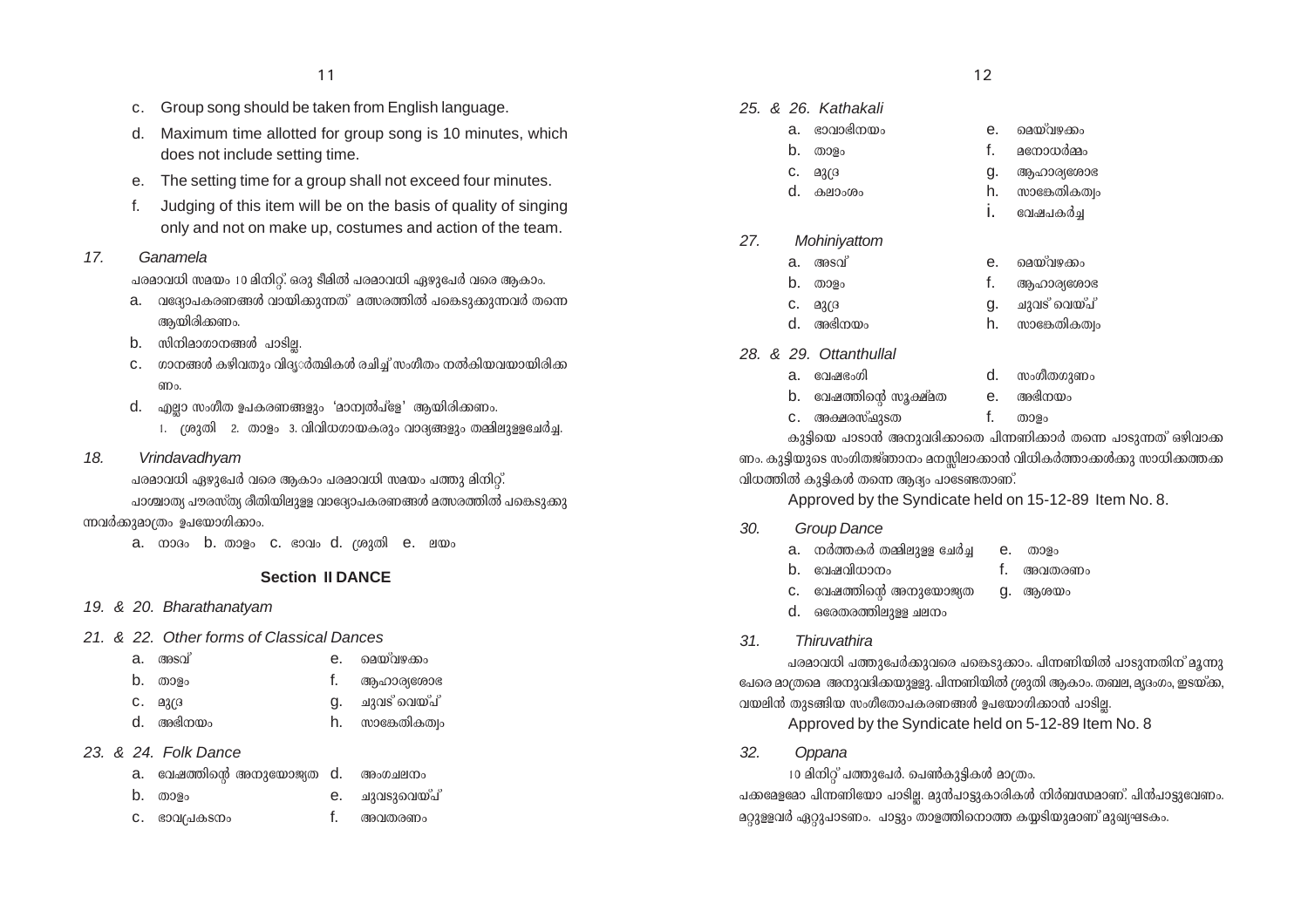- a. ഒഷനഷാട്ടിന്റെ ഇശൽ
- $b.$  താളവും കയടിയുടെ ചേർച്ചയും
- c. പാട്ടിന്റെ സാഹിത്യം
- d. {ipXn-e-bhpw iv\_Z-`w-Knbpw
- $e$ .  $\omega$ നിമയാർന്ന അവതരണം

## *33. Margamkali*

10 മിനിറ് പരമാവധി ഏഴുപേർ, പെൺകുട്ടികൾമാത്രം.

രംഗസാമഗ്രിയായ നിലവിളക്ക് നിർബന്ധമായി ഉണ്ടായിരിക്കണം. ഇതിന്റെ തനതായ വേഷ \_ മായിരിക്കണം ന്യത്താവതരണത്തിന് താളം ക്രമികരിക്കുന്നതിന് കുഴിത്താളം (ചെറിയ ഇലത്താളം) ഉപയോഗിക്കാവുന്നതാണ്. മറ്റു സംഗീത ഉപകരണങ്ങളോ പിന്നണിയോ പാടില്ല.

 $a.$  colare b.  $\omega$ o $s<sup>o</sup>$  c.  $\omega$ zo $s<sup>o</sup>$  d.  $\omega$ ero $\omega$ 

# **Section III LITERARY EVENTS**

- *34. Debate English*
	- 1. 2.
- *35. Debate Malayalam*
	- 1. 2.
- *36. - Hindi*
	- 1. 2.

## *Elocution*

- *37. A. Malayalam*
- *38. B. English*
- *39. C. Hindi*

#### *Recitation*

- *40. A. Malayalam*
- *41. B. English*
- *42. C. Hindi*
	- $a.$  മനഃപാഠം  $b.$  അക്ഷരസ്ഷുടത
	- $c.$  മിതമായഭാവപ്രകടനം d. അർത്ഥം, ആശയം, ഇവയുടെ ഗ്രഹണം
- 

# *Essay Writing*

*43. A. Malayalam*

#### *Short Story Writing*

- *44. A. Malayalam*
- *45. B. English*
- *46. C. Hindi*

## **Poetry Writing**

- *47. A. Malayalam*
- *48. Aksharaslokam*
	- a. A£-c-kv^p-SX c. Bi-b-]u-jvIeyw
	- b. അർത്ഥാവബോധം d. പെട്ടെന്ന് പ്രതികരിക്കാനുള്ള കഴിവ്
- *49. Kathaprasangam*

c. ആശയ ശുദ്ധി

- a. അക്ഷരശുദ്ധി d. ഭാവപ്രകടനം
- $\mathbf b$ . ഭാഷാശുദ്ധി e. സാഹിത്യവും പാട്ടുമായുള്ള അനുപാതം
- *50. Quiz*

# **Section IV THEATRE EVENTS**

## *Mono Act*

- *51. A. Male*
- *52. B. Female*
	- a. കഥാവസ്തു d. തൻമയത്വം b. a\x-]mTw e. kmln-Xyip≤n c. A`n-\bw f. ANpw-\_n-Xm-ibw

#### *Mimicry*

- *53. A. Male*
- *54. B. Female*
	- a. അചുംബിതാശയം c. മനോധർമ്മം
	- $b.$  ശബ്ദസ്വാധീനത  $d.$  അനുകരണപാടവം
- *55. Fancy Dress*
	- a. വേഷപ്രധാനം  $\qquad$  e. കൂടെ ആരും പാടില്ല  $\qquad$  b. ചലനമുണ്ടാകണം  $\qquad$  f. വ്യക്തിയെ അകെ
	- $b.$  ചലനമുണ്ടാകണം  $f.$  വ്യക്തിയെ ആകെ
		-
	- c. kw`m-jWw ]mSn√ adbv-°p-∂-X-c-Øn-em-I-cpXv thjw  $d.$  പശ്ചാത്തലശബ്ദം - (റോബോട്, പോസ്റ്റ്ബോക്സ്
		- സംവിധാനമാകാം മിസൈൽ മുതലായവ വർജ്ജ്യം)

(Approved by the Syndicate held on 5-12-89 Item No. 8).

#### 13  $\hspace{1.5cm}$  14  $\hspace{1.5cm}$  14  $\hspace{1.5cm}$  14  $\hspace{1.5cm}$  14  $\hspace{1.5cm}$  14  $\hspace{1.5cm}$  14  $\hspace{1.5cm}$  14  $\hspace{1.5cm}$  14  $\hspace{1.5cm}$  14  $\hspace{1.5cm}$  14  $\hspace{1.5cm}$  14  $\hspace{1.5cm}$  14  $\hspace{1.5cm}$  14  $\hspace{1.5cm}$  14  $\hspace{1.5$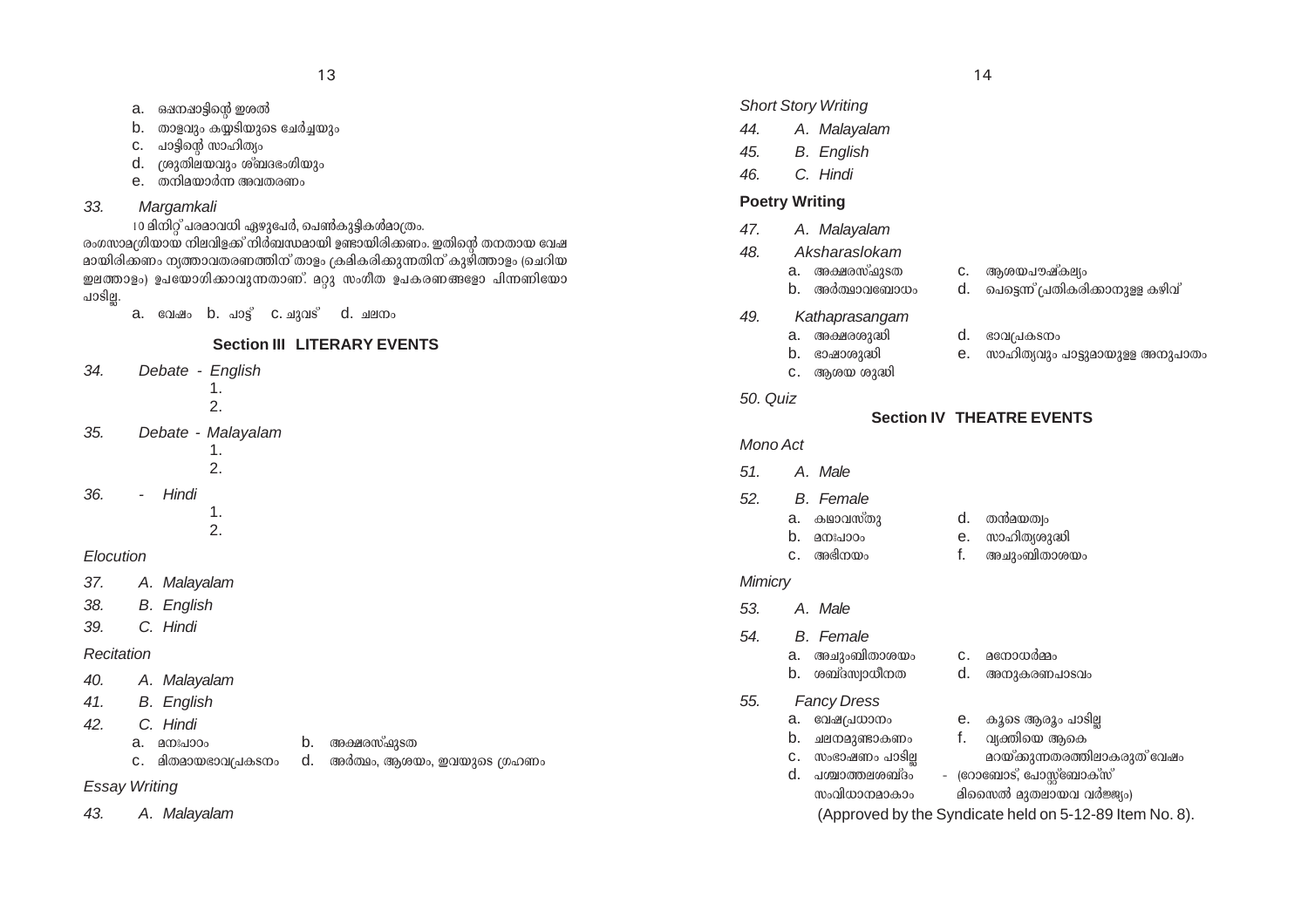- *56. Mime* (*a*<sub>3</sub> *aosda w*<sub>*o*</sub>)
	- $a$ .  $\,$  ഒരു ടീമിൽ പരമാവധി ആറുപേർ വരെ ആകാം.
	- $b.$  മുഖത്തുമാത്രം ചായമാകാം
	- $c.$  a $_{3}$ കാഭിനയമാണ് ഇതിന്റെ മുഖമു(ദ, സംഭാഷണം പാടില്ല.
	- $d.$  രംഗത്ത് മൈക്രോഷോൺ പാടില്ല.
	- $e.$   $\alpha$  up all  $\alpha$  is a mode in  $\alpha$  and  $\alpha$  and  $\alpha$  and  $\alpha$  in  $\alpha$
	- $f.$  ചലനാത്മകതയാണ് ഇതിന്റെ സവിശേഷത

(Approved by the Syndicate held on 5-12-89 Item No. 8).

- *57. Skit*
	- 1. Maximum number of six participants are allowed.
	- 2. Maximum time allotted is 10 minutes.
	- 3. Use of make-up, drapery and backgroud music is allowed.
	- 4. No personal remark, Character assasination etc. is allowed.
	- 5. The Item will be judged basically on qualities like theme , work on acting, stage craft, total design and general impression.

(Approved by the Syndicate held on 5-12-89 Item No. 8).

# **Section V FINE ARTS**

# *58. Painting*

- a. വിഷയവുമായുള്ള ബന്ധം $\qquad$  d.  $\qquad$ രൈലിയിലെ വ്യക്തിത്വം
- b. h¿Æ-k-¶-e\w e. kwhn-[m\w
- C. cേഖാവിന്യാസം

# *59. Sculpture*

- 
- 
- C. സംവിധാനം f. മിഴിവ്
- *60. Applied Art*
	-
- 
- b. h¿Æ-k-¶-e\w e. te Hu´v
- C. *ലക്ഷ്യസാക്ഷാത്കാരം*
- *61. Cartooning*
- *62. Rangoli*
	- a. Duration will not be more than two and half Hrs.
	- b. Participants will bring their own materials for this event. The medium and form for expression can be free hand, pictorial and descriptive.
- *63. Collage*

Item will be conducted on the spot. Duration will not be more than 2½ Hrs. Participants are requested to bring their own scissors and pasting materials

> **പൊതു നിർ**ദ്ദേശങ്ങൾ (എല്ലാ ഇനങ്ങൾക്കും പൊതുവെ) (Approved by the Syndicate held on 5-12-89 Item No. 8)

- $1.$  സദസ്യരിൽ നീരസവും വെറുഷും ഉളവാക്കുന്ന തരത്തിലുള്ള ഭാവാഭിന യവും സംഭാഷണവും മറ്റു <sub>(</sub>പയോഗങ്ങളും പാടി<u>ല്ല</u>.
- $2.$  ദേശീയഗാനത്തെ ആക്ഷേപിക്കരുത്.
- $3.$  അശുലീലവും ആഭാസവും പറയുകയും പ്രകടിഷിക്കുകയും അരുത്.
- 4. രാഷ്ട്രത്തിന്റെ ഐക്യത്തേയും അഖണ്ഡതയേയും തളർത്തുന്ന പ്രയോ ഗങ്ങൾ പാടില.
- $5.$  മതവികാരങ്ങളെ (വണഷെടുത്തുന്ന തരത്തിലുളള പ്രകടനങ്ങൾ അരുത്.
- $6.$  സാംസ്കാരികമായി ഉയർന്ന നിലവാരം പുലർത്തുന്നതായിരിക്കണം.

**REGISTRAR**

- -
	-
- b. {Xnam-\-cq]w e. ssien-bnse hy‡nXzw
	- -
		-
		-
- a. hnjbw d. ssien-bnse hy‡nXzw
- 
- -
- -
- 
- 
- 
- 
- -
- 
- 
- -
	-
- 
- 
- 
- 
- 
- 
- 
- 
- 
- a. hnjbw d. ]q¿Wna
	-
	-
	- -
		-
	-
- 
- 
- -
- 
- 
- 
- 
- 
-